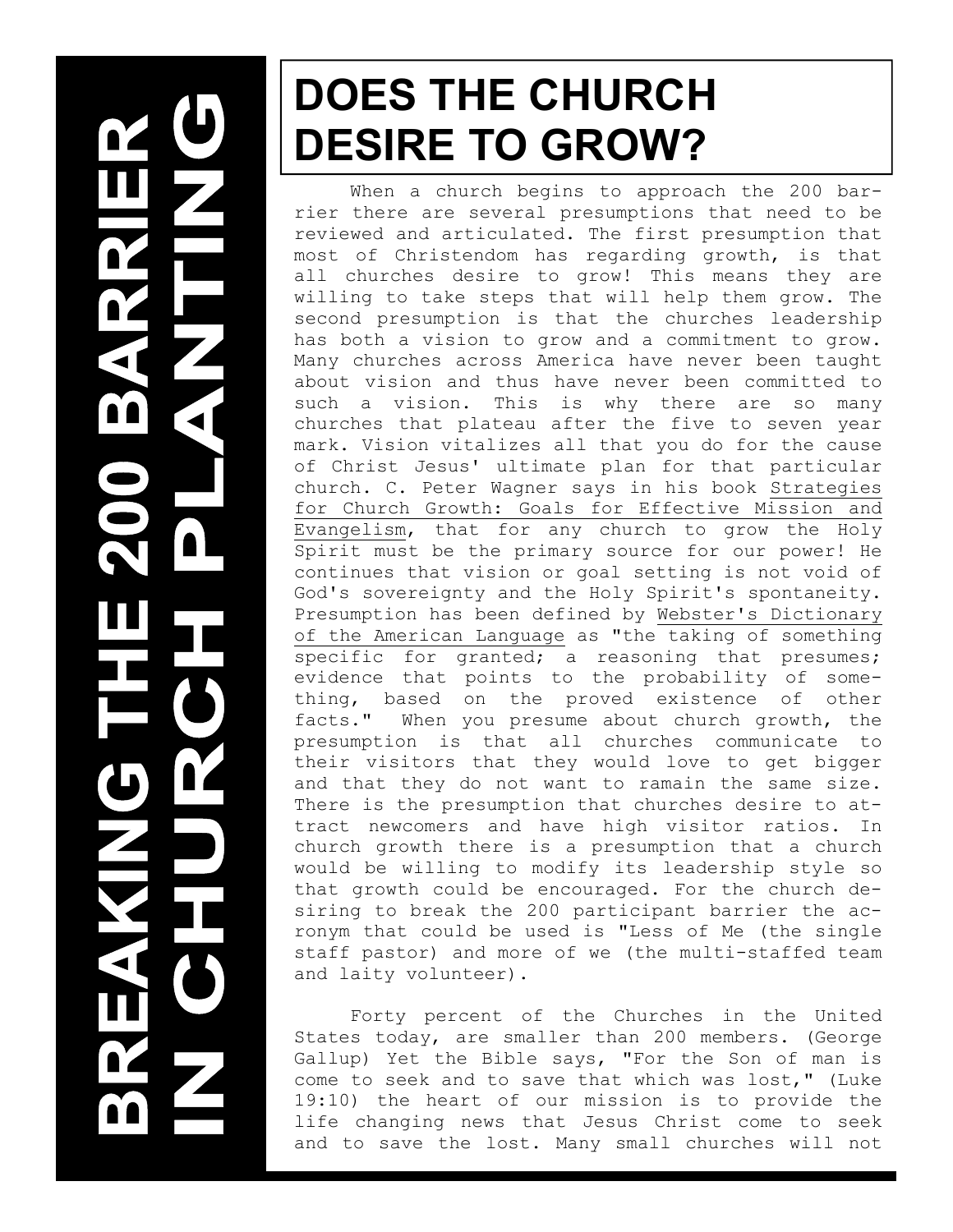like my following findings, but the remaining sections of this dissertation deal with people and churches that are experiencing spiritual renewal, beginning to reap a bountiful harvest, and desire help for making the most of their ministry potential!

 Carl F. George states that once a church reaches or climbs over the 200 barrier, they will have more in common with other churches of their own size, than their denomination affiliation, church traditions, location, age, or any other isolatable factor. Lyle E. Schaller also makes the same observation as he points to the new peer group these churches and pastors will have. This new peer group consists of other pastor's and churches that have had to face the cruel question, "Are we going to remain the same or are we going to adjust our leadership style so that we can still reach others?"

 In the United States of America the nine mainline protestant denominations report that 85 percent have an attendance on Sunday morning of 200 or less.(Lyle Schaller). This should not be surprising, when one considers that the majority of the available resources written

*Once a church reaches or climbs over the 200 barrier, they will have more in common with other churches their own size than they do their own* 

on church growth have been developed for those churches under this numerical barrier. Far too often, the needs of pastors and churches growing beyond these barriers have not been considered. The large and still growing church is relatively a new phenomenon. Smallness has been around for centuries. Donald A. McGavran, the original church growth expert, says that many pastors of growing churches really do not pos-

sess a real understanding about why their church is growing. Growing churches have effective methodologies, whether they know it or not! Carl George lists sixteen distinctive growth methods that make up effective methodologies.

#### PREACHING AND REVIVALS

 Your church revolves around enthusiastic, firebrand preaching or has experienced genuine revival from an outpouring of the Holy Spirit.

#### SUNDAY SCHOOL

 Your church's growth is fueled by Sunday school momentum.

BUS MINISTRY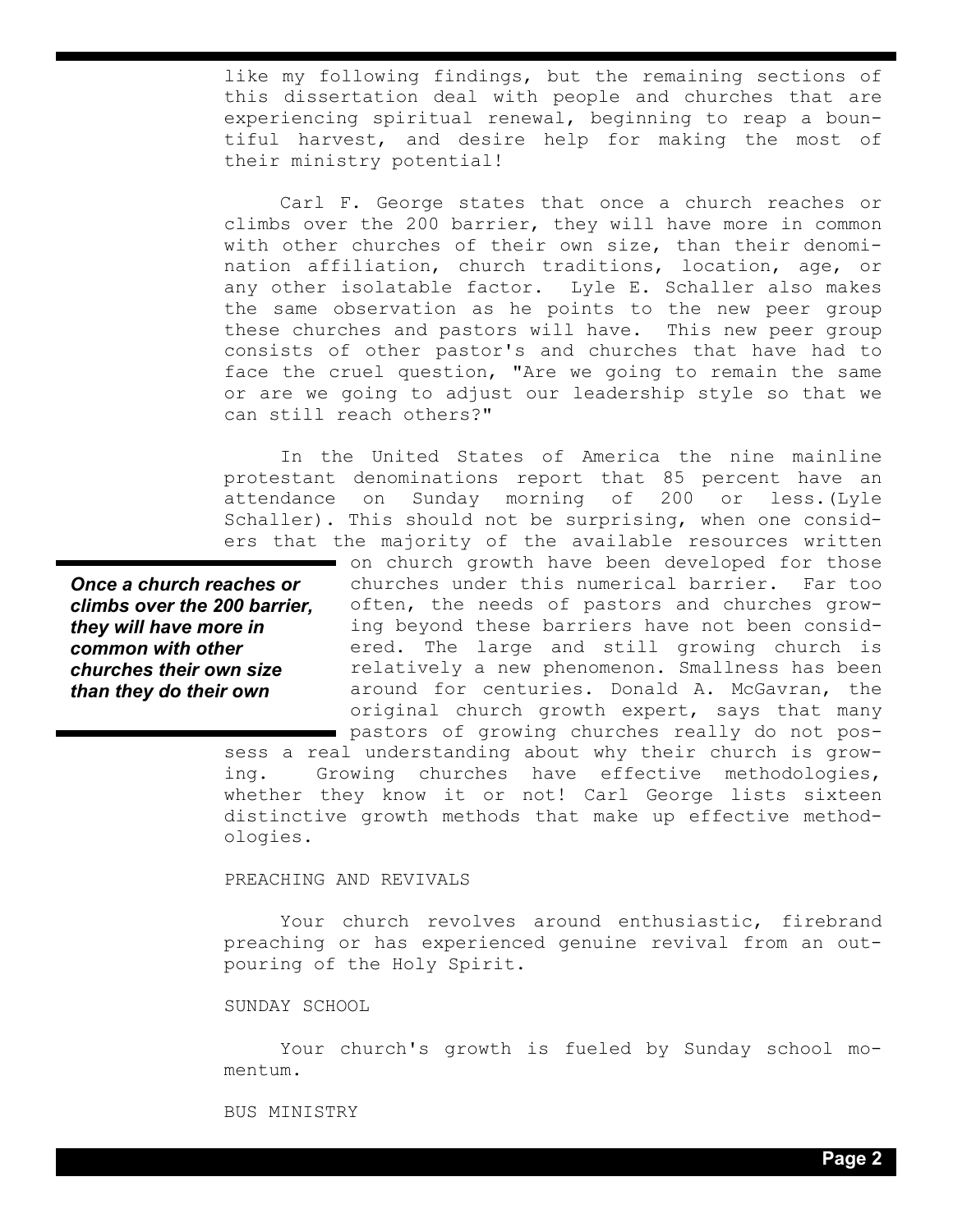Your church reaches new families through bus captains who knock on doors and shuttle children to special programming.

# INTENTIONAL POSITIONING

Your church targets a specific population segment.

# MUSIC CENTER

 Your church attracts musicians and other art lovers through a continual cycle of performances, choirs, and ensembles.

# PULPIT TEACHING AND ORATORY SKILLS

 Your church is known as a teaching center where people's notebooks may be bigger than their Bibles.

#### MIRACLE MINISTRY

 Your church focuses on such signs and wonders as healing and deliverance.

# CAPTURE-BY-COMMITTEE INVOLVEMENT

 Your church builds loyalty by putting newcomers on a committee as soon as possible.

#### DAY SCHOOLS

 Your church sponsors a Christian school, which serves as a bridge for people to participate in other church activities.

# NEXT-DOOR-TO-THE-RIGHT-INSTITUTION SYNDROME

 Your church draws from a nearby denominational college, hospital, or other institution.

# HIGH-VISIBILITY AND HIGH-PROFILE GUESTS

Your church features a steady stream of media personalities.

# APPEALING, MIXED-MEDIA SEEKER SERVICES

 Your church combines preaching, artistic ensembles, and multimedia entertainment targeted at the unchurched.

# MULTIPLE STAFF

**Page 3**  Your church staff is comprised of gifted evangelists who pour the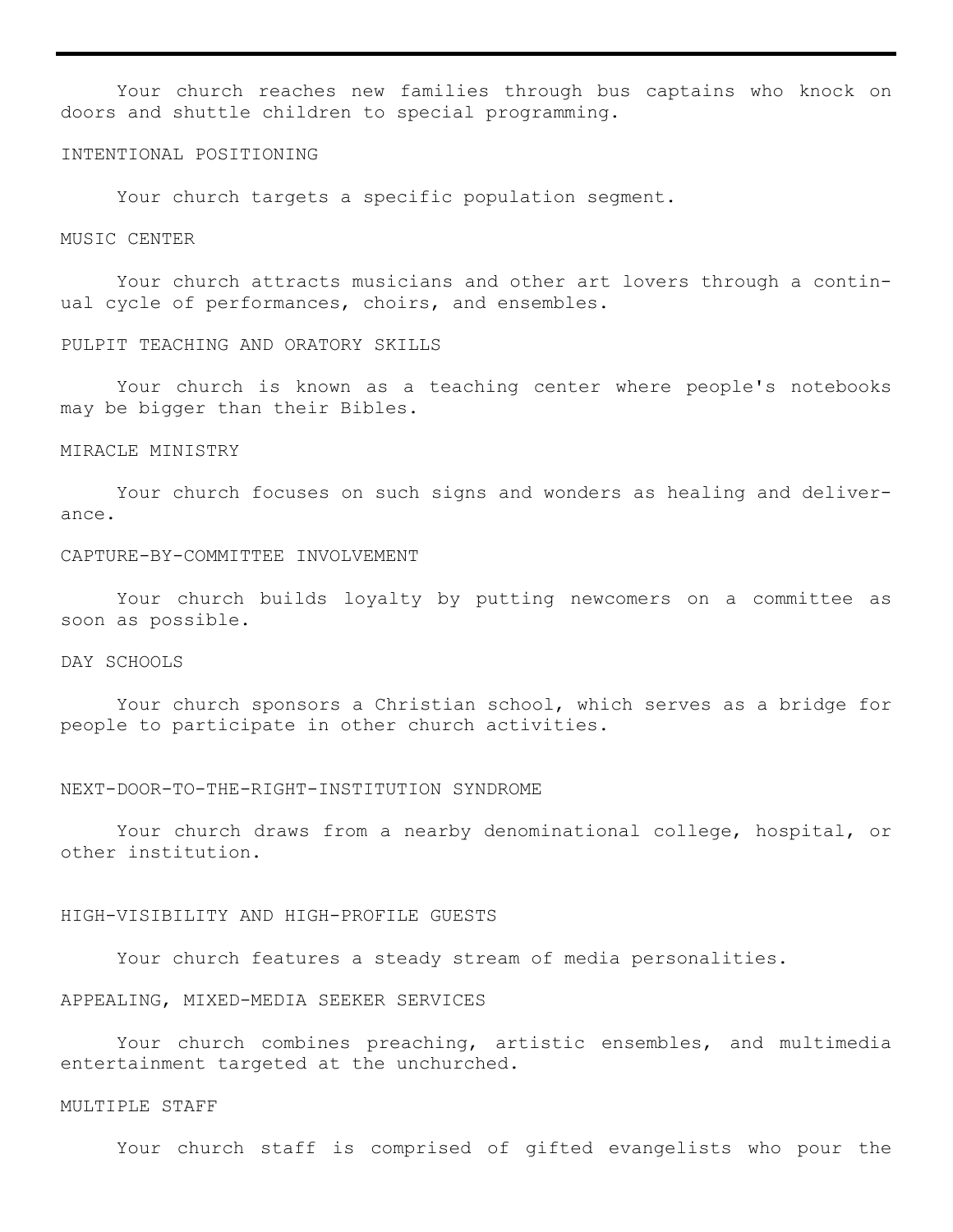bulk of their energies into visitation and outreach.

# IMMIGRATION AND COLONIZATION

 Your church is a large ethnic community such as Scandinavians or Cambodians.

#### SUBCONGREGATIONS OF ADULTS

Your church is a collection of large Sunday schools, women's ministries, or other sizable groups.

 As you can see just these sixteen offer any pastor an array of growth designs and growth variables in which to minister. At this time they serve simply to call to our attention that there are ways any church can grow if it is willing to pay the price. It has been said that there are almost as many church growth principles as there are growing churches in America.(C. Kirk Hadaway) What then does a pastor of a church approaching 200 participants need to understand? The first is the organization structure of its people.

# **UNDERSTANDING STAKEHOLDER SYMMETRY**

Let's look at the four very different groups in a congregation.

 I had a very disillusioned laymen talk with me at a conference recently. He told me how he had joined a tiny congregation which was pastored by a young enthusiastic evangelistic pastor. "For two years I have loved being at my church as we grew together. Attendance climbed weekly and after a while we needed more parking space and Sunday School facilities."

All of this sounded great until he told me that last month in his churches business meeting one of the orginal charter members sttod up and to the surprise of the membership brought a list of twenty-seven charges against the young pastor. After this member finished with his charges, he brought a motion to dismiss their minister. This occured just as the pastor was beginning his fourth year at the church. The charge that most impressed the laymen at my conference was that the man who brought the motion to dismiss has one very unique charge that I founf interesting. He said, "Our Minister has lead us to grow, but he just doesn't seem to know when to stop!"

 This incident contains two ominous warnings for those who would rather not learn from direct experience.

# NEW GUARD AND OLD GUARD

 When the new guard in the church nears equality with the old guard in voting power, the old guard often feels threatened.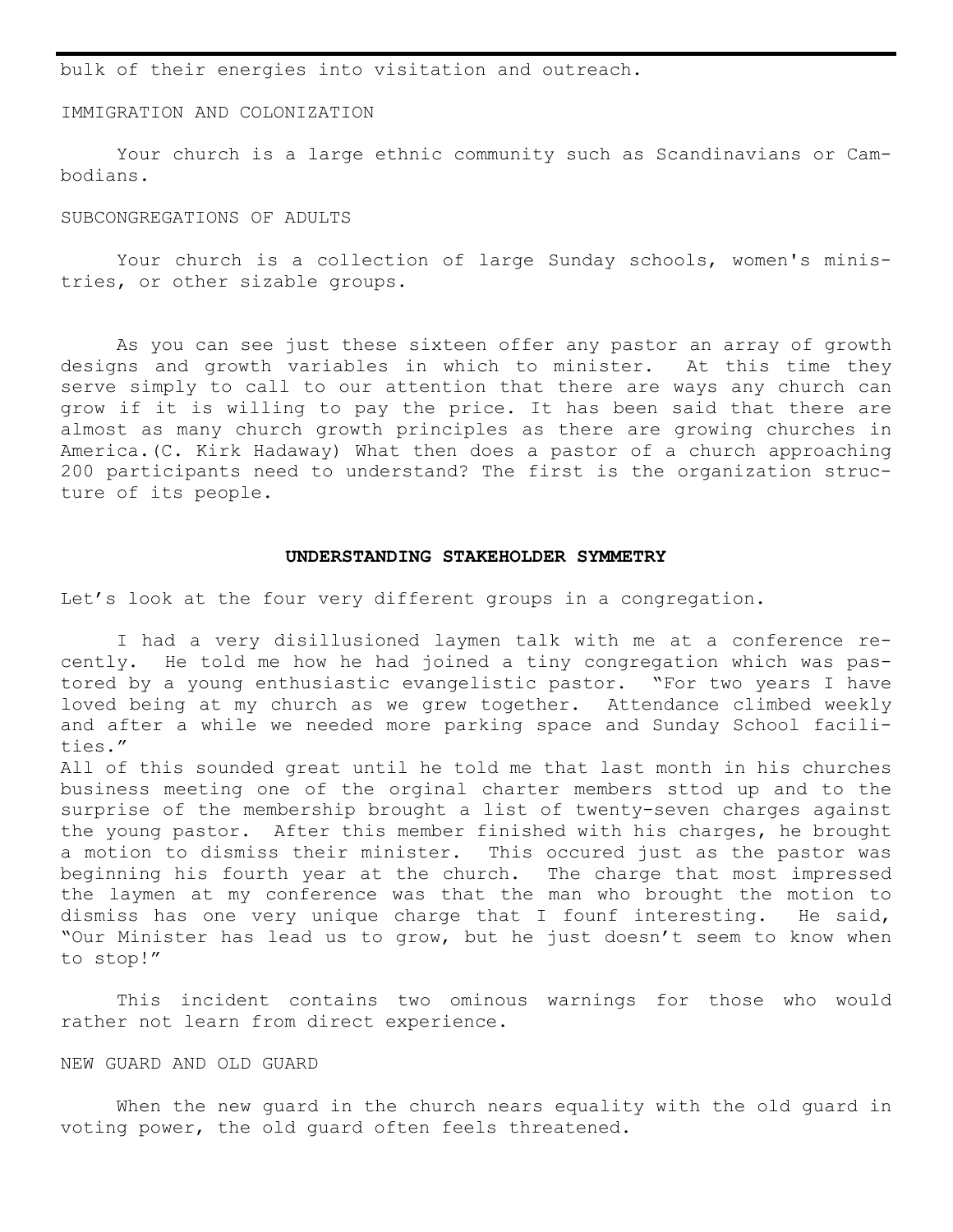# MINISTER'S AGENDA BEGINS TO CONFLICT WITH OLD GUARD AGENDA

 Some time after the four year period, a congregation begins to realize that the minister's agenda for the future may contridict some of the long-established member's agendas. This the struggle that is commonly known as conflict between the pioneers and homesteaders.

 Pastor's usually have been taught classes in College and Seminary about Church Administration, but seldom have they been taught about leading various people from all walks of life. At issue is a principe called stakeholder symmetry, which any effective leader must understand, whether in the business world or the church. This concept says that every organization includes a huge contingent of people called stakeholders--those with an investment in what you are doing. They care very deeply that in your enthusiastic pursuit of the organization's future you do not forget the powerful contingent who helped create the past. Stakeholder symmetry offers the pastor a ray of hope amidst caution. The hope is based on the attempt to reach a new group of people not currently being reached with ministry. The caution is that though there will be progressive members willing to march forward, proceed carefully less a certain group of partisan's attempt to obstruct your progression. Almost every person, in every church, is party to a special interest. One crowd may have a deep concern about your church building, another about your Christian day school, another about foreign missions, and yet another about denominational issues. Wise pastors desiring to break this numerical barrier will take all of the "particular interest" groups in the church into careful consideration. Those who could be left out will feel alienated and at the first opportunity attempt to defeat the overall progress of the march.

So how do you find, identify, and approach these stakeholders?

# **First, one needs to realize that some of your churches stakeholders will be insiders in the work of the Church.**

 Often the first group a pastor must confront are those on the inside that do not want to see their way of life change. These could be as low on an organizational chart as ushers and as high as full-time professional staff. Between these two opposite ends of the spectrum could lie chair members; Sunday School teachers; youth workers, parents of youth, youth themselves; or perhaps even preschool workers.

# **The second group of stakeholders can often be outsiders.**

These would be those individuals, families, or groups which your church influences for the positive or the negative. They could be home owners that live around your church property and are "concerned" about all the activity or noise taking place at your church. Many of these concerns would be directed towards growing churches that have parking problems and park on the city easements in front of their homes. Others could be politicians who fear your church's opinion and stance on related political issues. All of these outsiders hold an interest in the church and how it is operated.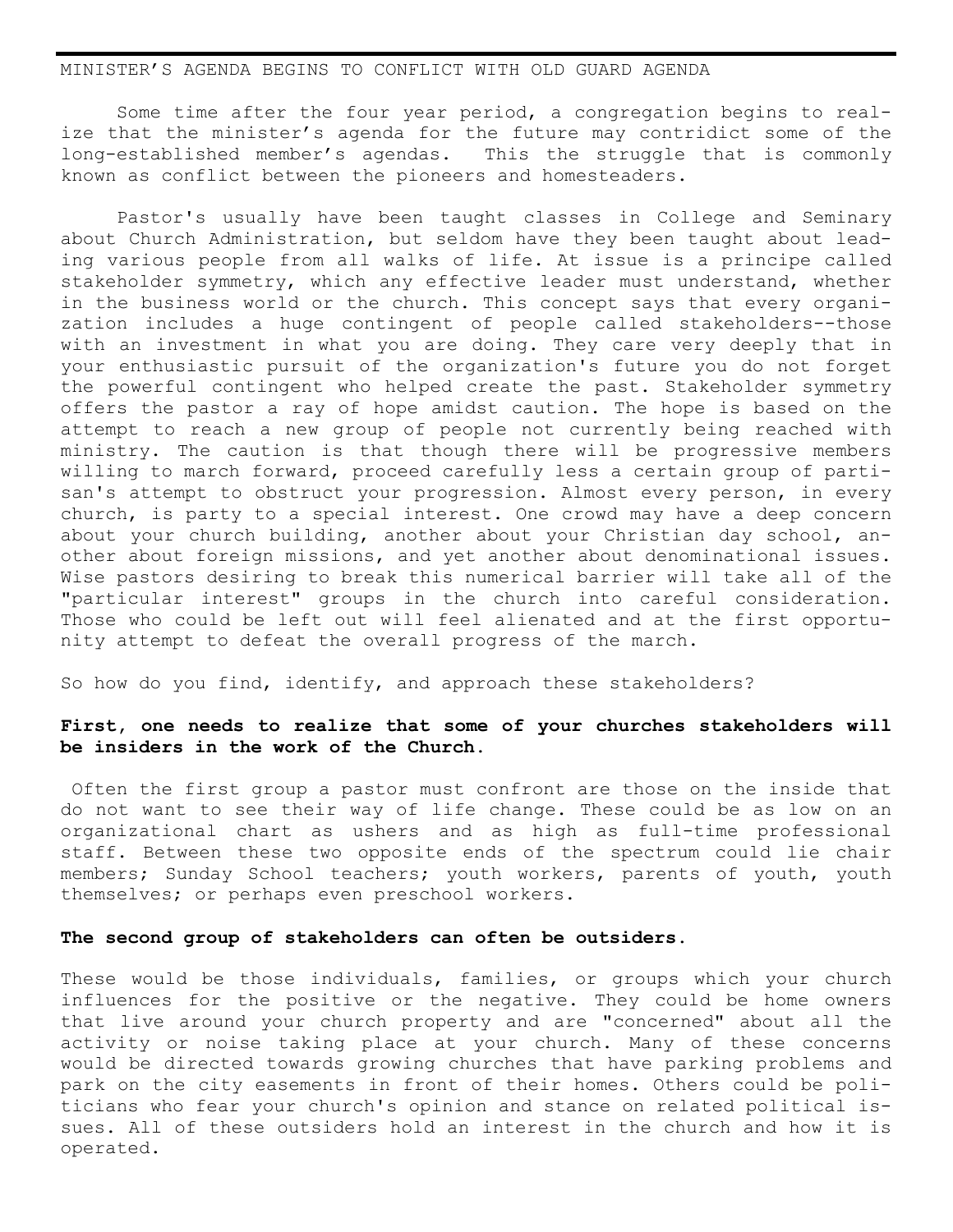# **The third group of stakeholders are in the realm of the invisible.**

It is fully appropriate to identify God both as owner and stakeholder in the progress of his church. After all, Scripture likens the church to the bride of Christ (Eph.  $5:25-32$ ; Rev.  $22:17$ ), the body of Christ (Rom.  $12:4-$ 8; I Cor. 12:12-27; Col. 1:18), the family of God (Gal. 6:10; Heb. 2:11; I Peter 4:17), and many other relationships of united purpose. Carl F. George says, "in opposition to God and his angels are the devil and other evil principalities. Their stake in your church is to thwart your advances."

 All stakeholders have the ability to make choices regarding the resources they control, whether tangible things like money, or interpersonal influences such as the ability to give or withhold permission. Their participation or boycott is based on their own agendas, purposes, and goals, which may or may not be in agreement with what you are trying to do. Additionally, there are strong relationships between individual stakeholders. Many a non-growth minded coalition has risen in a church to squelch a push towards expansion. Way of life usually seems to play a vital part in these stakeholders decisions.

# **THE BERRY BUCKET THEORY OF CHURCH GROWTH**

 In the book, Leading and Managing Your Church: Effective Management for the Christian Professional, Robert E. Logan develops further this stakeholder issues. I present a summary to further clarify stakeholder symmetry. They refer to this issue as Berry Buckets.

 If there is any one stakeholder issue that most frequently causes grief in churches, it stems from a combination of age and tenure factors. This problem, more than any other I have observed, is a major dynamic in pastoral dismissals and church splits. I summarize the principles of the problem by calling it the "berry bucket" theory of church leadership.

 The image is this. In the root cellar of my uncle's farm was a twoshelf storage space for berries gathered from his garden. He dated the berries, as they awaited further processing, by placing yesterday's pick on the bottom shelf and today's pick on the top. Churches are like root cellars in the sense that they tend to store the "crop" in different identifiable clusters. On the bottom shelf is the older guard, and on the top shelf is the newer crowd. The buckets on the bottom shelf represent church members who have been around for awhile. The bucket on the left contans the ripest berries which are the individuals with the longest tenure. Some are empty nesters. Some helped start the church. In these two buckets on the bottom shelf are many leaves. Leaves represent money. There can be no escaping the fact that this bucket contains clout.

**Page 6**  pastor, are "formerberries." The "new berries," on the top shelf are those The determining factor is the tenure of the present senior pastor. Those on the bottom shelf, who have been at the church longer than the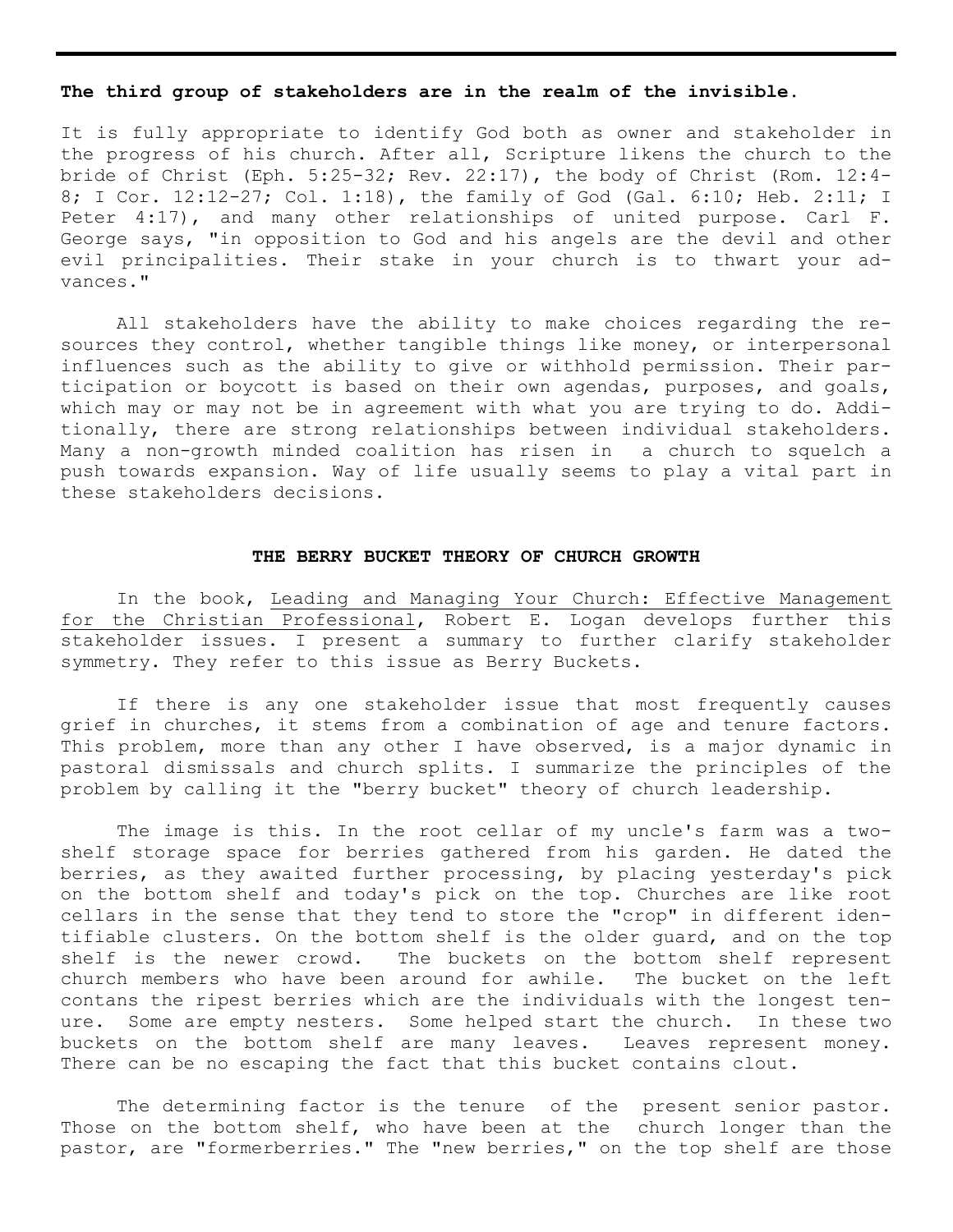drawn to the church since the present pastor's arrival.

 One further distinction: Those younger than the pastor are either "junior formerberries" or "junior newberries."

 What help does this classification system offer? Each of these four groups has a different perception of the pastor's role. Each group, in turn, requires a different leadership style. By recognizing that there are basically four "buckets" represented in a typical church, a pastor can learn to perceive the dissimilar expectations each group brings. In so doing the pastor can anticipate and nip in the bud much church conflict.

 Here is how each of these groups would view you if you were their senior pastor:

 The first wo groups mentioned here view pastoral leadership in an entirely different way than the formerberries. Except for those who are very well churched (who already know that a new pastor is rarely the leader of the church), they tend to see the pastor as the one who makes things happen.

#### **NUMBER ONE: JUNIOR NEWBERRIES (80% of newberries)**

 The easiest people to lead are the junior newberries. This group sees the pastor in a strong leadership light. They probably joined the church because of the pastor or the pastor's spouse. For this group, the pastor is the leader. They are younger than you and they came to the church after you. Therefore, they tend to take your word about life experiences (you're probably "ahead" of them) and about what happened earlier in the church (they weren't there, but you were). They almost have no choice but to be influenced by you.

 Junior newberries perceive you as their leader or even as commanding officer. In most cases, all you need do for them to follow you is to announce where you are going and then to lead the charge. Newberries often are those willing to join the worker positions in the church organization. Interestingly, Formerberries are often comfortable allowing new people to take these responsibilities. Pastors tend to be close to this group because they are responsive to the pastor. Often formerberries become jealous of the newberries relationship with the pastor and they long for the same close relationship.

 A forty-two-year-old minister, for instance, will find that the people most excited about joining the church will be, in most cases, in the thirty-five to forty age range. In other words, most pastors find it easiest to win people two to ten years younger than themselves.

# **NUMBER TWO: SENIOR NEWBERRIES (20% of newberries)**

Those parishioners who are older than their pastor may respect his or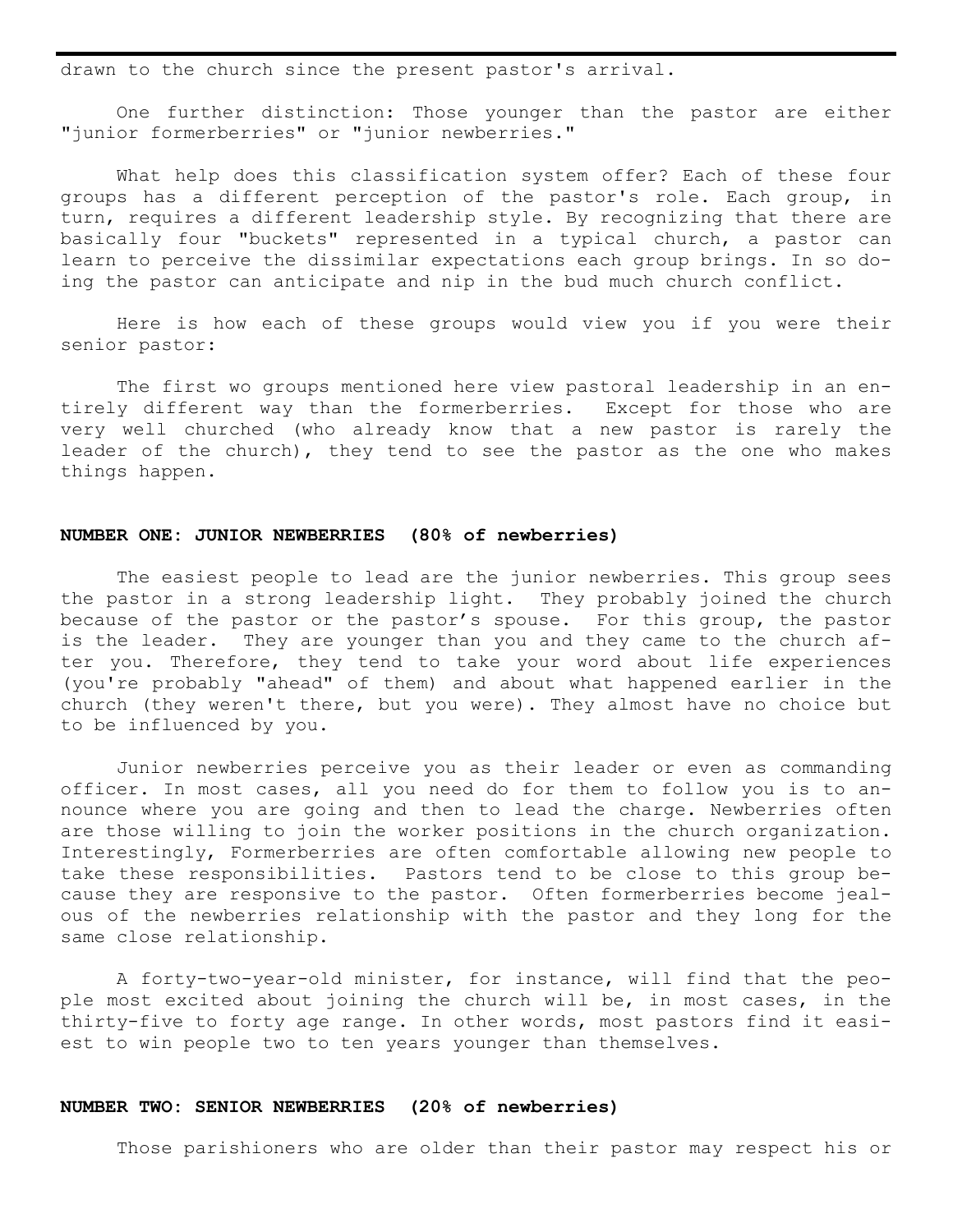her judgment in some areas, but because they have "been around" longer, they withhold judgment on other issues.

 For example, if I visit a church led by a younger clergyman, I can usually buy his enthusiasm for marriage and his excitement about his young family. When it comes to his advice on how to handle my teenage kids, however, I will hear him out but probably not accept it with full credibility.

 How do pastors work with senior newberries? They suggest what they would like to see done, they present their rationale and research, and they invite their senior newberries to follow along.

 Pastors cannot automatically expect to be trusted until they can show their homework. Why? Senior newberries have lived long enough to see leaders behave foolishly. They will not follow their pastor until they are convinced that he is acting with wisdom. Some SEnior Newberries join churches just so they can become a leader in a smaller organization since they were not thought of as leadership material in a larger one. This is a very dangerous senior newberry and caution should be exerreted.

#### **NUMBER THREE: SENIOR FORMERBERRIES (60% of formerberries)**

 The hardest people to lead are those who were part of the church before you came and who are also older than you. Although they may belong to the group that called you to lead their church, that is not what they really want you to do. Rather, they probably think they hired you to stand in their pulpit, lead the worship service, preach, help them raise their budget, handle weddings and funerals, and visit them in the hospital. In short, they frequently view the pastor as the chaplain or the hired hand.

 Senior formerberries cannot be led in the same way as junior newberries. You lead the younger group by suggestion and excitement-by a dream appropriate to you in your present life stage. They accept it, because they like you and can identify with your vision. But the group who preceded you had all kinds of ideas before you came. You represented only a part of their ideal for their future. You were the best fit they could find. To provide leadership to senior formerberries, you need to listen carefully as you ask them, "What do you think God is calling this church to do and be? What directions are we heading? Where are we going? What are we doing?"

 Then provide leadership for them to reach their objectives. As you empower their dreams, they will increasingly trust--and permit--your leadership to the rest of the church. Or, to restate it humorously, the minister's modus operandi goes like this: I am their leader so I follow them. As soon as I find out where they want to go, I'll stand at the head of the line so I don't look bad. I would add: Do not get too far ahead of that line or you will turn around and not find them. Instead, stay close enough that you can know when they turn, and then change course with them.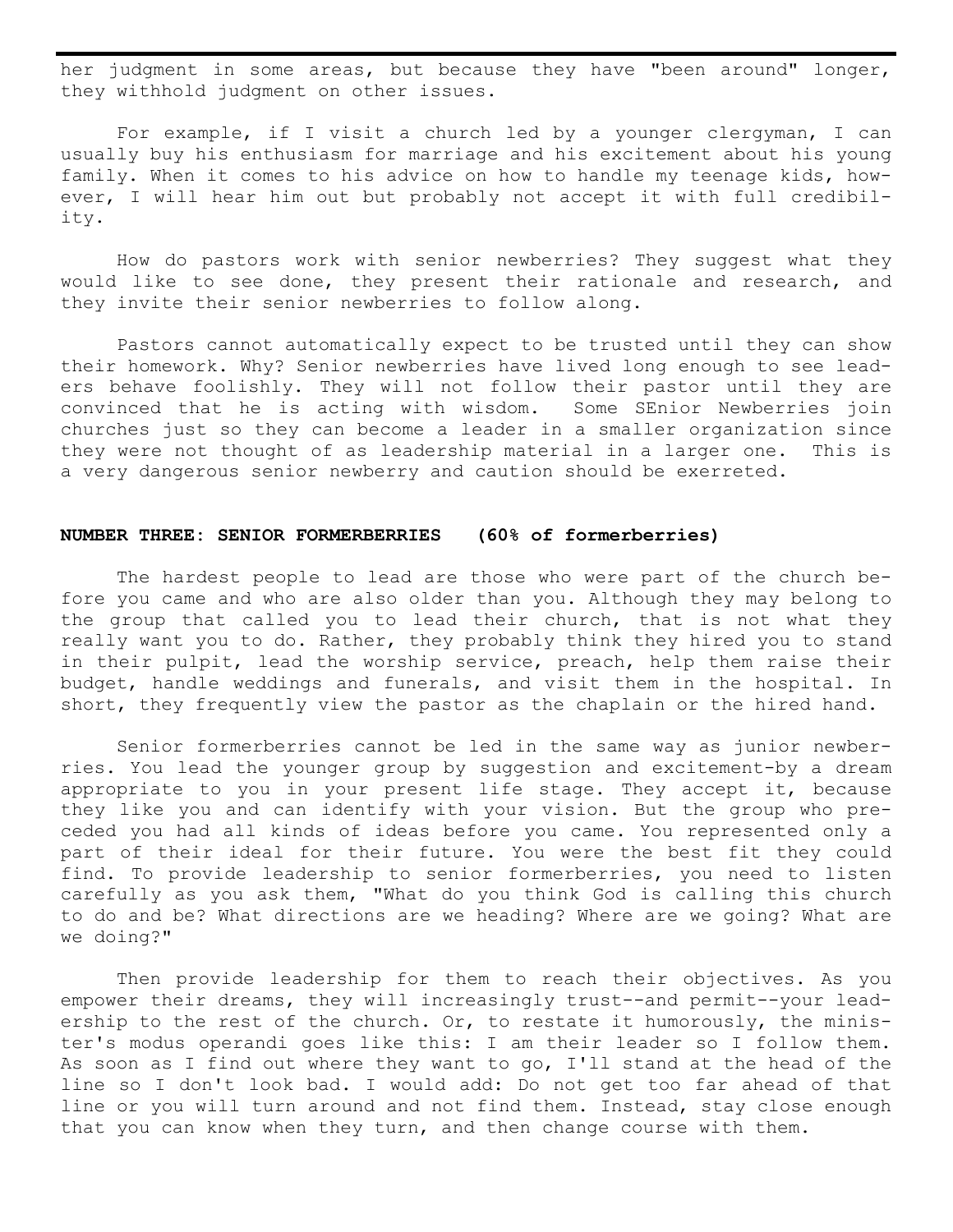Young pastors often have a hard time with this perspective, because it may be alien to their dreams of exerting power. There is a difference between leading and providing leadership, however. Or, to repeat one unknown wit: The difference between a leader and a martyr is about three paces. The longer you are in the church, the more trust you earn from senior formerberries, and the more the church's vision will unify around your personal vision. This group has gone through the thick and the thin. They have formed close relationships with one another because they have raised their families together. In every way, they have a stronger commitment to each other than to a new pastor.

 This groups usually provides more financial support of an organization than they do to new programs. They exert strong control over the budget. If they are organizational workers, they have long since determined their niche. Examples of these would be the Sunday School Leader, Subday School Secretary, the Treasurer, the Nursery Worker who has kept the job for years.

 Are there any exceptions? One involves founding pastors. In some ways no one can "outformerberry" them, because no one was there ahead of them. Church-planting pastors, therefore, frequently do not have to deal with as many permission issues as clergy in established churches. Lyle Schaller points out another important exception. Some long-established mainline churches seem dead in the water. When you ask where they are going, the people indicate that what they are best at is sitting. Schaller says their primary agenda is to avoid getting very deeply involved. His advice to pastors is, "Don't try to out passive the passive." In other words, try to stay connected with the church, keep loving them, but also set before them some goals consistent with what they are capable of accomplishing In the process, teach them then to be more active.

 Understand a critical key here in regard to Senior Formerberries: the pastor is not called to lead the church! This group expects the new pastor to be a receiver of instructions, not a giver of orders. They look at the pastor as a chaplain who helps and comforts the troops, but not the commander of the batallion. They call the pastor to help, but that is just face value. They want him to go to work as they step back, but that work ought to match the pattern they expect.

#### **NUMBER FOUR: JUNIOR FORMERBERRIES (40% of formerberries)**

 These are usually the children of the senior formerberries. They are the hardest group to peg, because sometimes they accept the view of their elders (the senior formerberries) and sometimes they side with newcomers to the church (the newberries). Both Logan and George concluded that leading these types of people is not easy. Often when dealing with the stakeholders it is a matter of well-intended but sadly non-strategic priorities. When dealing with these stakeholders in the church it requires the wearing of many hats each day in leading people. Junior formerberries usually have children living at home or are of childbearing age.

**Page 9**  Remember, if the pastor is successful over the first several years, it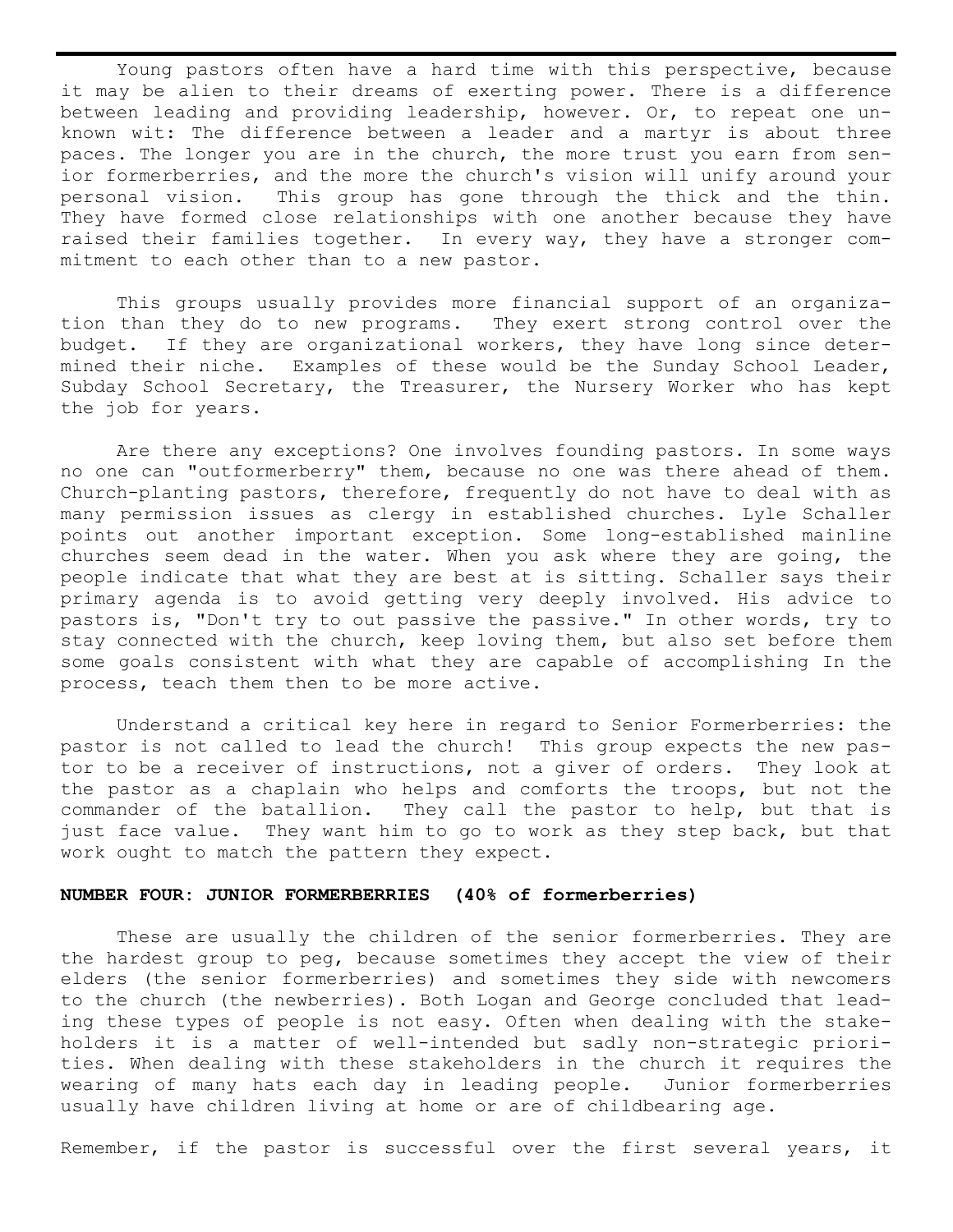creates a church that is heavy with Senior Formerberries on the bottom shelf and Junior Newberries on the top shelf. Churches that have been around for more than two decades, tend to show a heavier concentration of Senior Formerberries. Oddly, they often mandate the new, frequently young pastor, to reach out to young families. If the pastor is successful over the first several years, it creates a church that is heavy with Senior Formerberries on the bottom shelf and Junior Newberries on the top shelf. This period of delicate balance commonly takes place between the forth and sixth years of a given pastorate.

At times I want to protest wheather the church should be this way, but in the majority ofcases it is. Successful pastoral leadership requires strategies that correspond to realities. And the Berry Buckets are so very real. So it pays to understand the berry-bucket dynamic, and the various perspectives of the pastor and the four groups.

# **BEWARE OF THE BERRY BATTLES!**

Here are a few examples of berry battles:

Newberrys filling leadership, but looked down upon by Formerberries.

Formerberries providing the bulk financially, but newberries spending it.

Formerberries making policy decisions for the Newberries to follow.

Newberries in a building mode while Formerberriers in a maintaining mode.

Newberries want to us a van, Formerberries explain why they can't use the church van.

Formerberries seldom grant approval of the techniques Newberries use in cleaning the kitchen.

Newberries us the church more and get it dirty, Formerberries speak of the conflict of loss of turf control.

Formerberries will not give over the leadership to the pastor and he as a newberry eventually leaves in frustration or is kicked out. When this happens usually the Newberriers leave as well. The point is that the Formerberries usually win the berry battle and in so doing they officiate at the churches final destruction.

Helping bring together the Formerberries and the Newberries can seem endlessly time consuming. However, it is absolutely necessary. Until pastors form relationships with the more tenured members, they will not be able to lead the church effectively through either lasting growth or change. These relationships never come quickly. Because of this, the most productive period in a given pastorate usually will come after several years and probably at least one survived leadership crisis. To survive requires a pastor to know from which bucket a berry comes.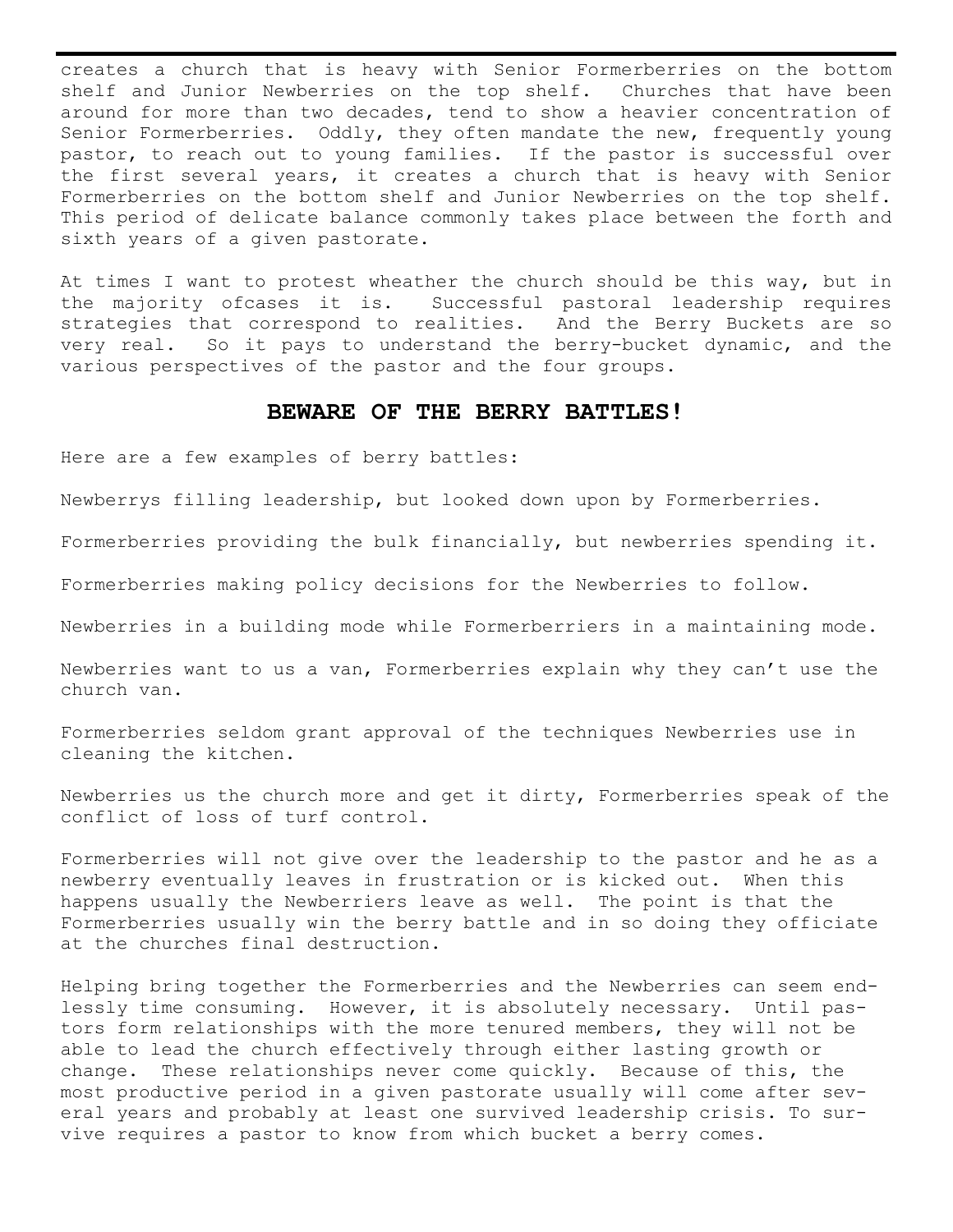# **COMMON DENOMINATORS OF LAITY IN 200 PLUS CHURCHES**

 For the church of 200 participants what are the common denominators? What is it that 200 plus congregations have in common? When looking at the growth strategy of these churches the number one question that must be answered according to Schaller is: "will the members accept an active role in implementing the particular growth strategy." (Schaller) This is the point at which a strategy for a congregation often differs sharply from the most effective evangelistic approach for a small church or a large congregation., In the small church, an effective strategy can be implemented with the active support of only a handful of members and the passive permission of the rest of the people. In the large church, the pastor or the senior minister usually has to take a very active and aggressive role in building a capability to reach, attract, and assimilate new members into each organization, board, class, circle, committee, and group in that large and complex organization.

 The second of these five components in a church growth strategy for a 200 participant church is that, unlike small-membership churches, where changes in the attitudes and actions of the members usually occur after the impact of a church growth strategy has been felt, in most middle-sized congregations the changes in the attitudes and actions of the members usually must precede the preparation and implementation of a strategy for numerical growth. Schaller believes frequently this means an increase in the level of discontent with the status quo, a renewal of the desire to reach out beyond the membership, and an active effort to reflect on God's call to the congregation. Out of that effort can come the redefinition of role, or a new statement of purpose about the "business" the middle-sized congregation sees itself engaged in, so that a means-to-an-end goal no longer is allowed to dominate the agenda. In other churches this means the widespread acceptance and support of a theological belief system that motivates the members to want the congregation to grow and to be eager to do those things that will cause it to grow. In a few churches, the big change will be an end to the bickering, the scapegoating, the griping, and the negativism that have dominated the life and immobilized the outreach of that congregation for years.

tors? Those three diagnostic questions can be asked to test the members' The third component in a church growth strategy for a 200 participant church is, looking at three diagnostic indicators that have content and symbolic value. Often a clue to church attitudes can be gained. Do the members wear name tags every Sunday morning? In addition to the obvious value of helping everyone learn and remember the names of others, the presence or absence of name tags also symbolizes the members' expectations. Do we really expect strangers week after week? Another symbolic indicator is the presence or absence of exterior and interior directional signs. Do we really expect people to come to this building who have never been here before? Or do we expect only those people who have been here and already know their way around? Finally, do we reserve two or more parking spaces for visitors and label them accordingly? Even more important, symbolically, do our members never park in these spaces reserved for visi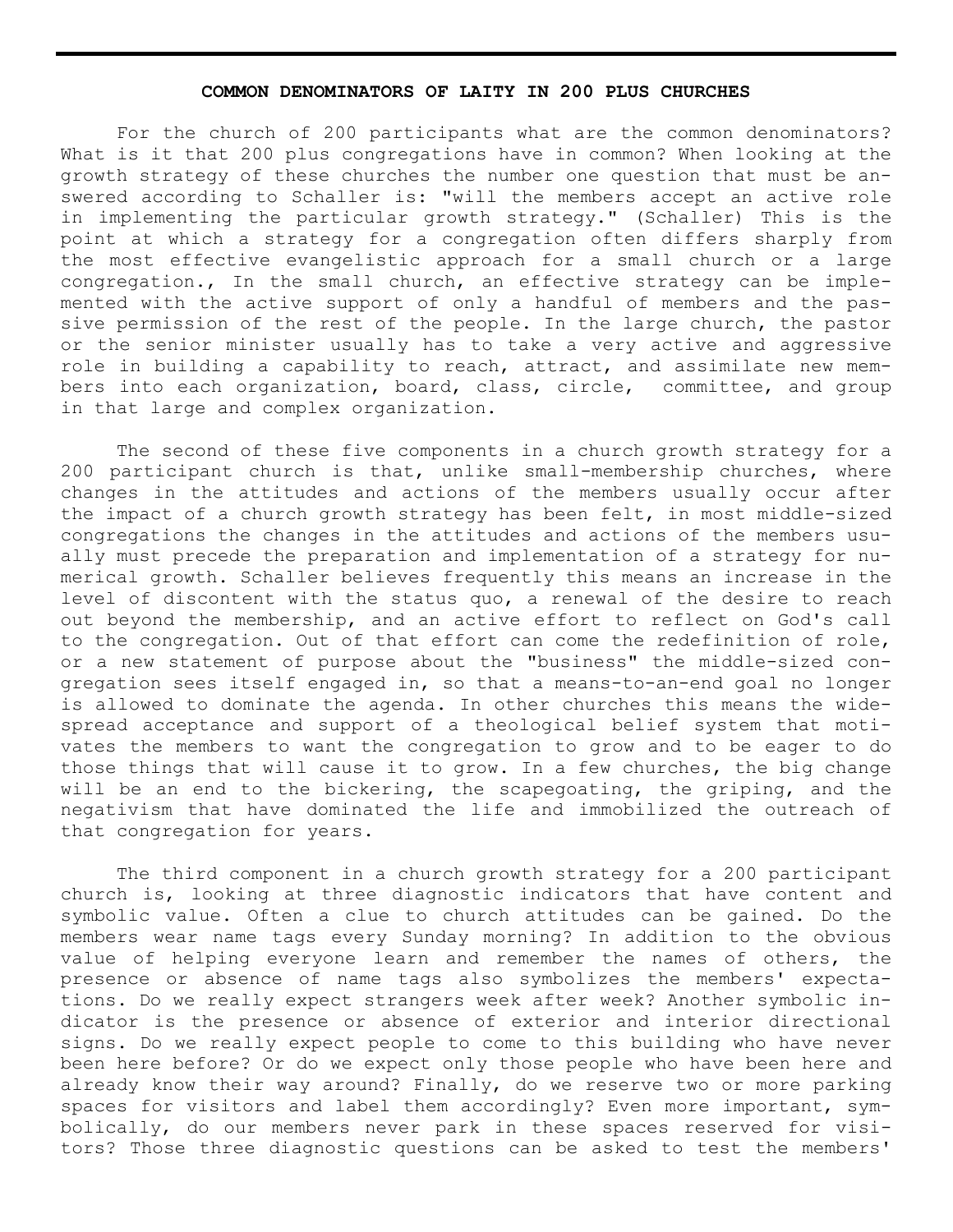attitudes toward growth.

 A fourth component in a church growth strategy for a 200 participant church is the role the pastor of that local church plays. This is especially important in the pastors leadership role, abilities, and style. Everything rises and falls on leadership in the 200 participant church. Lyle Schaller says that an effective pastor in the mid-size church is nondirective. The effective pastor is a quarter-back who is an active participant in every part of the strategy, not a coach on the sidelines. The effective pastor accepts the responsibility of leading, of initiating, of motivation, of planning ahead, but does not carry the ball on every play. The effective pastor in the middle-sized congregation needs to be able to trust the other players on the team. The effective pastor should not try to do it all, but must see to it that everything does get done, and that means trusting other people.

 The last component in a church growth strategy for a 200 participant church is that churches of this size are mostly different. Thus it is impossible to prescribe a comprehensive strategy that will be appropriate for every

*Religion is the best armor a worst cloak.* 

congregation in this size bracket. A more useful approach is to raise a series of questions *man can have, but it is the* that can inform the development of a strategy tailored to the particular congregation.

#### **THE BARRIER EXPLODED**

 If a church desires to explode the 200 barrier in church growth, there are six things necessary to break these barriers:

NUMBER ONE: THE PASTOR AND CHURCH MUST EXUDE A CONTAGIOUS DESIRE TO GROW

 This single factor makes a critical difference for growing churches. I have called this a creative discontent. Pastors need a healthy discontent in order not to get use to complacency.

NUMBER TWO: ARTICULATE CLEARLY WHY YOUR CHURCH IS GROWING AND WHAT INGREDIENTS NEED TO BE CONTINUED AND STAKED

 A careful look at your churches historic past and current present will enable you to diagnose why your church is growing.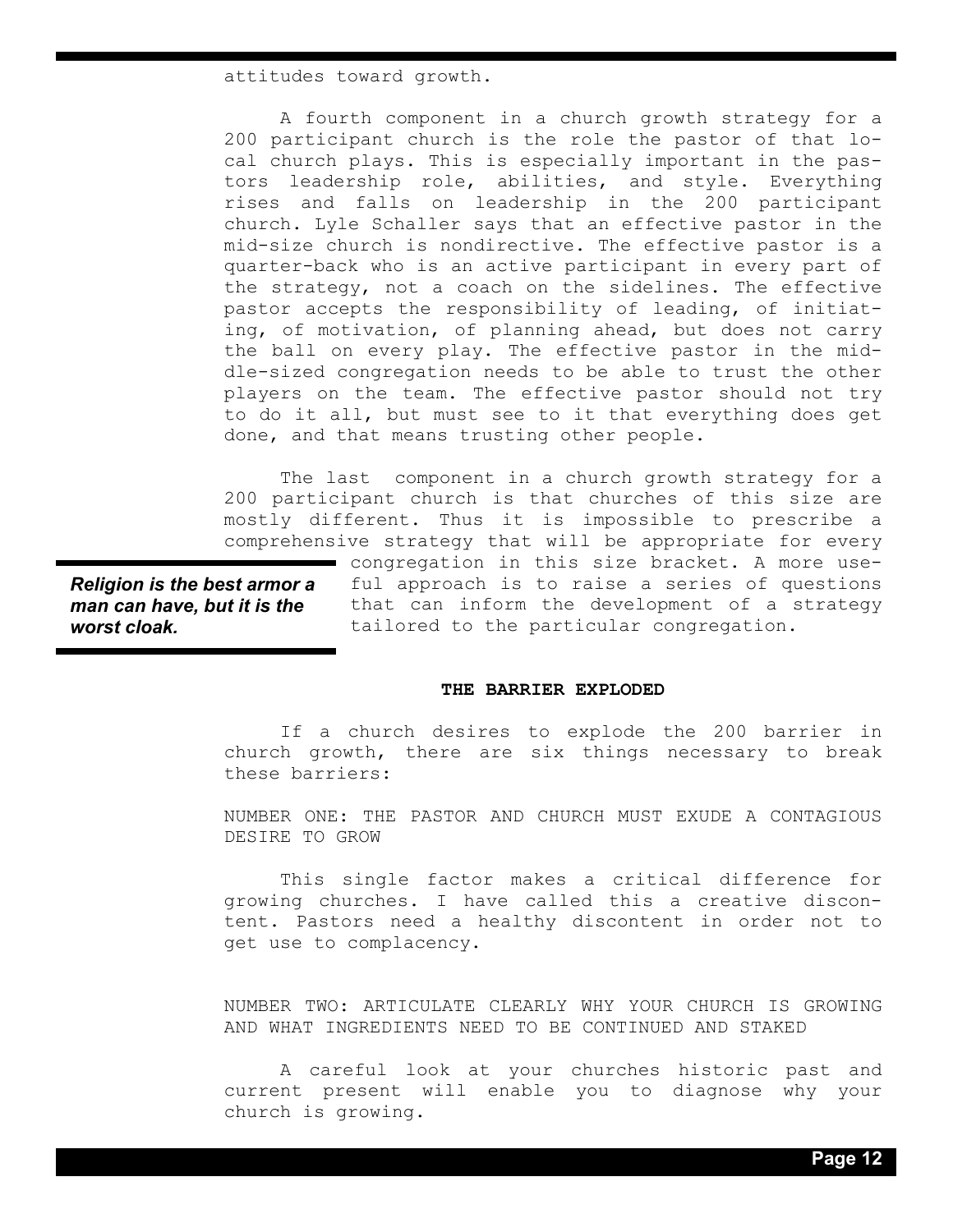NUMBER THREE: THE PASTOR NEEDS TO SWITCH FROM THE SHEPHERD (I take care of everyone) TO THE RANCHER (I take care of the care givers) STYLE OF PASTORAL LEADERSHIP

 Pastoral leaders of larger congregations all have the ability to switch from the "I will shepherd all my people individually" leadership style to the "I will pastor the entire congregation but shepherd all of my shepherds (care givers) individually" leadership style.

NUMBER FOUR: THE PASTOR MUST DEAL WITH FACTORS IN THE CHURCH ORGANIZATION THAT KEEP IT UNDER 200

 Why do the senior members of a congregation not always receive newcomers with open arms? Your present membership probably has a strong desire to preserve its social intimacy. Their present size allows everyone to know, or to know about, everyone else. As a result, they are probably fearful of anything--such as new people--that threatens the closeness and familiarity they have with one another.

*Some time after four years, a congregation begins to realize the minister's agenda for the future may established member's* 

 People, including Christians, like to be comfortable. If they are convinced that growth will upset the family feeling they associate contradict some of the long- with "their" church, they may establish a surprising number of turf-protection barricades to keep new members from being absorbed.

> NUMBER FIVE: THE PASTOR MUST CONSTANTLY GUARD AGAINST A SMALL-CHURCH PHILOSOPHY AND MENTALITY CREEPING BACK INTO YOUR CONGREGATION

> If you, like most ministers and lay leaders, have been shaped by a long-term pattern of small-church thinking, be prepared for the pressures that may lure you back into that paradigm. One source that will arise will be the expectations of your church members, maybe even your spouse, and also any codependency tendencies, you have as a pastor which can be contracted by small church thinkers. These could be as simple as uninformed habits of lifelong members to sabotage or slander the less spiritual members. Conrad Lowe says that even if the sheepherding style of leadership helps produce growth for a time, you will reach a stopping point eventually.